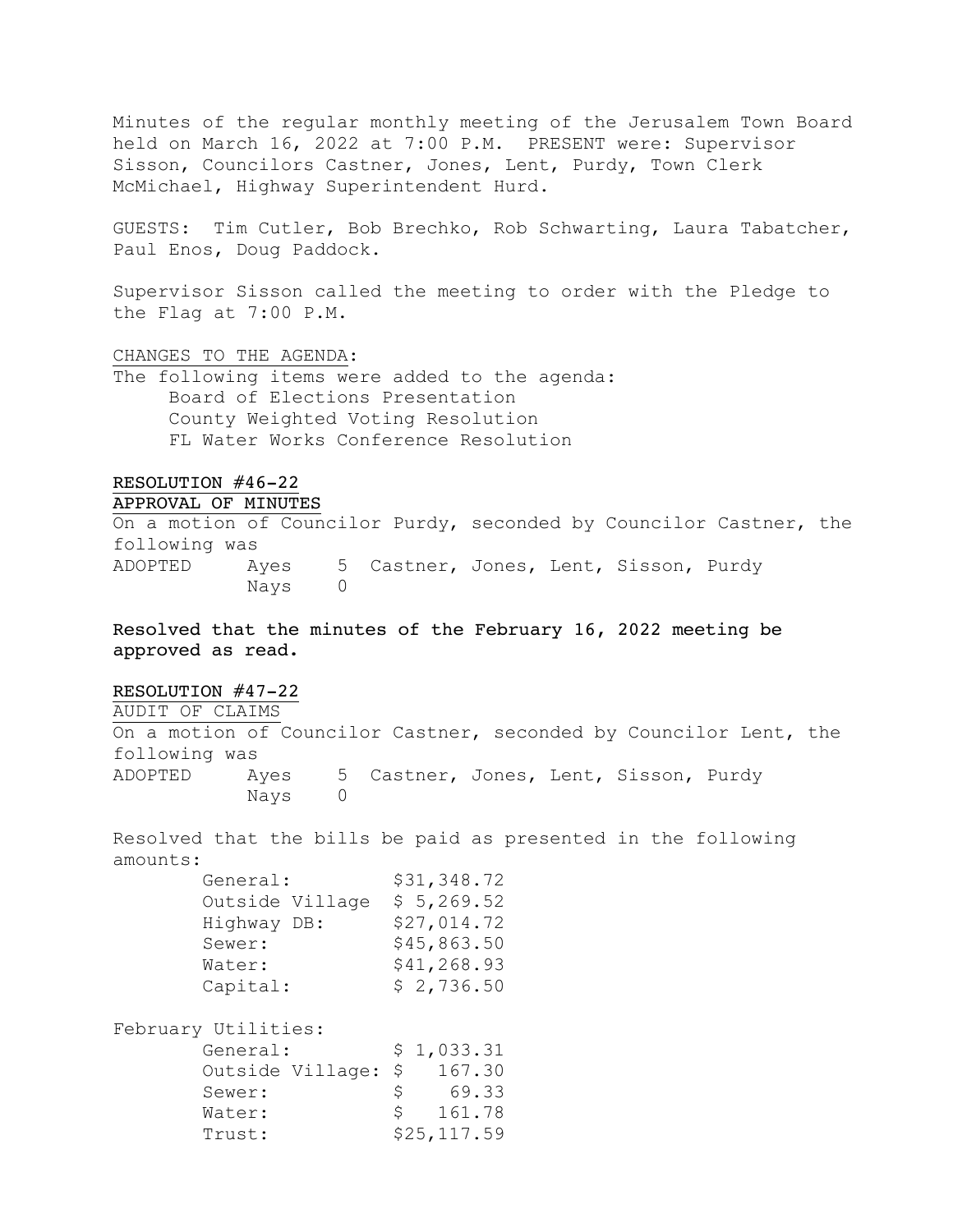# RESOLUTION #48-22

# SUPERVISOR REPORT

On a motion of Councilor Jones, seconded by Councilor Purdy, the following was ADOPTED Ayes 5 Castner, Jones, Lent, Sisson, Purdy Nays 0

Resolved that the Supervisor's Report on the Town's finances for the month of February 2022 be accepted as presented.

PUBLIC HEARING – PROPOSED LOCAL LAW B-2022 TAX CAP OVERRIDE With proof of notice having been duly published and posted, Supervisor Sisson opened the Public Hearing at 7:02 P.M., asking for comments on the proposed tax cap override local law.

No one from the public wished to comment.

## TOWN OFFICIALS

# HIGHWAY SUPERINTENDENT

- Written Budget Highway report on file in the Office of the Town Clerk.
- Spring clean-up, culvert replacements and pot hole repairs are underway.
- Issues on Italy Friend Road related to GPS routing tractor trailers over our road continue. This road is part Town and part County. Weight limit signs are posted on the Town end of the road, but not the County end.

## WATER/SEWER REPORT

Councilor Lent provided a summary of the March  $1^{st}$  meeting:

- Keuka Park Water Rehab Phase 2 capital project bids are due April 8.
- Crispin Hill Event Center connected to our water and sewer mains as an out-of-district customer.
- Keystone Deck is waiting on their engineer to proceed with their water and sewer connections.
- Routine activities/operations report was given.
- A sink hole on North Ave related to the Keuka Park Water Rehab Phase 1 project is being repaired.
- The Culver Hill bioxide tank will be delivered tomorrow.

#### ASSESSOR

• Report on file.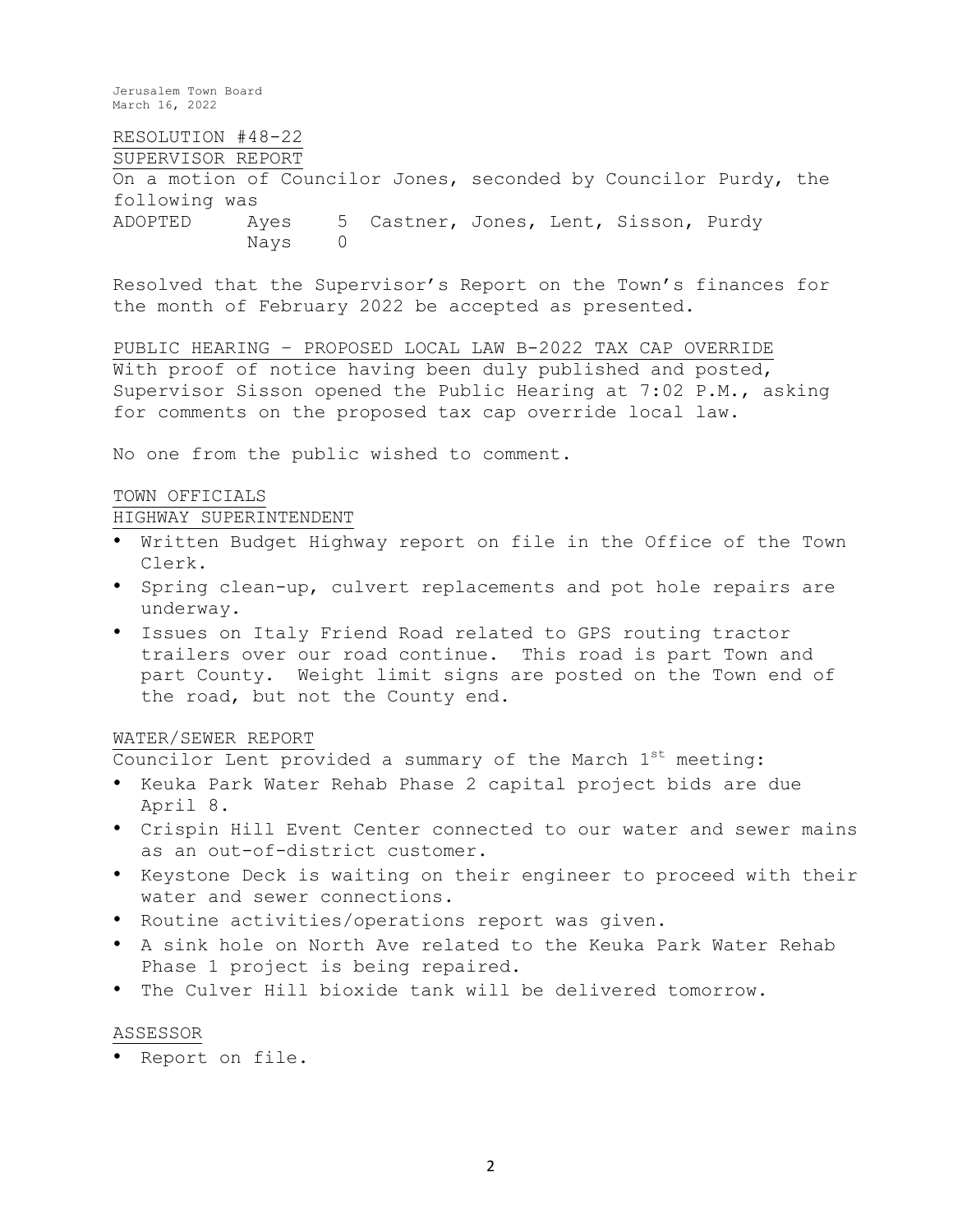## COUNCIL

- Councilor Jones attended the KWIC/KLOC meeting. All six outlet gates to regulate the lake level are now working.
- Councilor Purdy is coordinating the second in a series of Slow-Moving Vehicle & Farm Safety Workshops sponsored by the Town Board on April 5, 2022, 7:00-9:00 P.M. at the Branchport Fire House. The program focuses on safety for horse drawn buggies, bicycles and farm equipment.

### SUPERVISOR

- Following up from last month's meeting, no resignations have been received from the Board of Assessment Review members. Parker Reynolds' term expires September 30, 2022.
- We have soft launched MapLink, the interactive zoning map. Staff training is scheduled for March 29.
- The Town website has been upgraded.

### PRESENTATION – BOARD OF ELECTIONS

Republican Commissioner Rob Schwarting reported there will be primaries in both parties on June  $28<sup>th</sup>$ . He presented information on the impact and associated costs of the 109 bills the State enacted during Covid on the election process, noting these costs will be passed on to the Towns.

#### RESOLUTION #49-22

NYMIR INSURANCE POLICY RENEWAL

On a motion of Councilor Purdy, seconded by Castner, the following was ADOPTED Ayes 5 Castner, Jones, Lent, Sisson, Purdy Nays 0

Resolved the 2022-2023 NYMIR insurance policy be renewed with Sprague Insurance at a cost not-to-exceed \$49,144.90.

RESOLUTION #50-22

AUTHORIZE PURCHASE OF WHEELED EXCAVATOR FROM HIGHWAY MACHINE RESERVE FUND On a motion of Councilor Jones, seconded by Councilor Purdy, the following was

ADOPTED Ayes 5 Castner, Jones, Lent, Sisson, Purdy Nays 0

Whereas, Highway Superintendent Hurd monitors funds available within the Highway Machine Reserve for the acquisition of equipment; and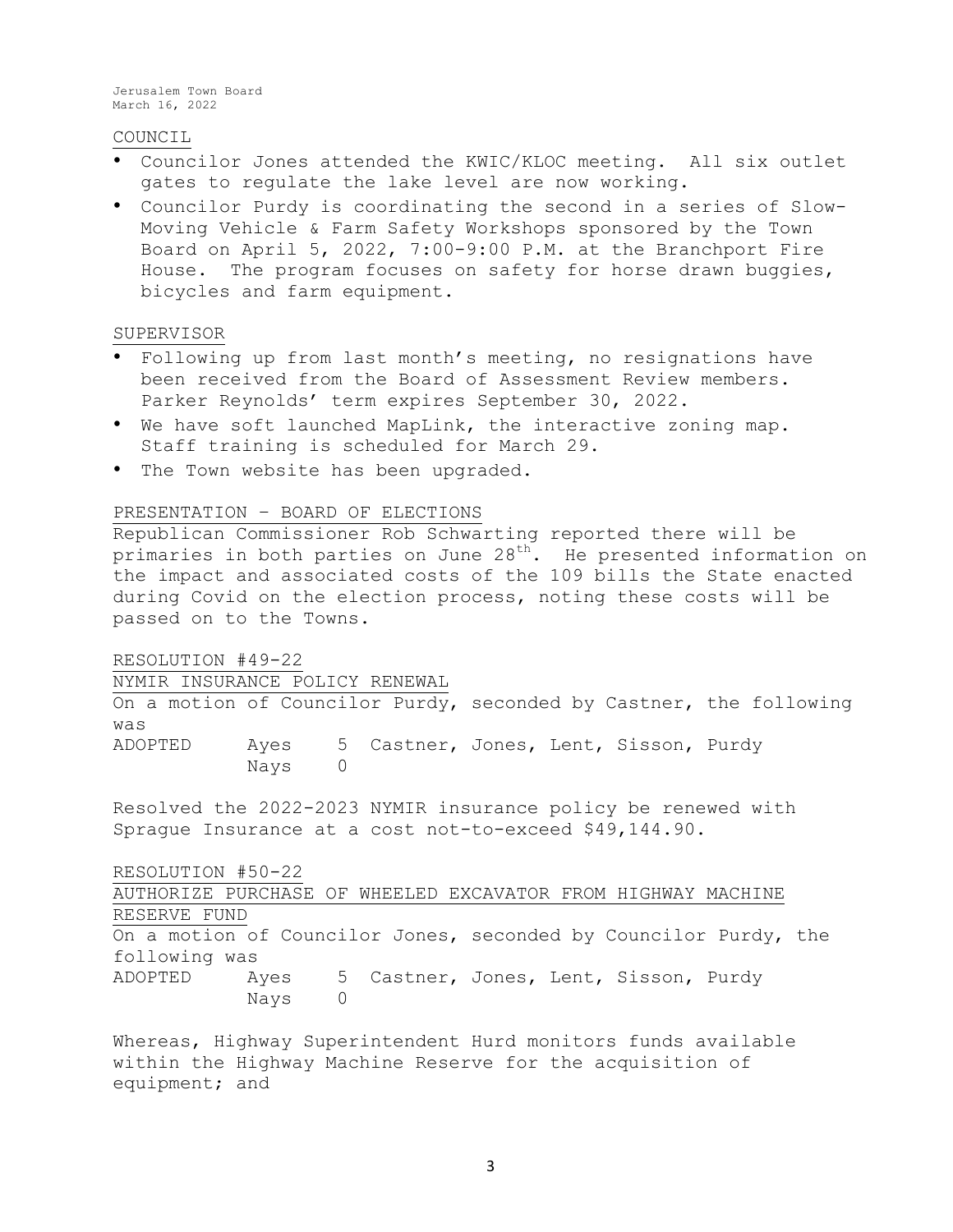Whereas, Highway Superintendent Hurd desires to order one (1) new Cat M318 wheeled excavator on the NYS OGS/NJPA Contract #PC69406; now, therefore, be it

Resolved the Town Board of the Town of Jerusalem does herby resolve, pursuant to the provisions of Section 6-c of the General Municipal Law of the State of New York, that the Town Supervisor of the Town of Jerusalem be and he hereby is authorized and directed to transfer from the Town of Jerusalem Highway Capital Reserve Fund, duly established on October 13, 2004, to the Highway DB Fund and applied to the Highway Department contractual expense item, Item No. DB 5130.2, an amount not-to-exceed \$312,000 and amend the Highway DB budget to reflect the actual purchase.

This resolution shall be subject to a permissive referendum, as required by law.

RESOLUTION #51-22 AUTHORIZE COUNTY MUTUAL AID INTER-MUNICIPAL AGREEMENT On a motion of Councilor Jones, seconded by Councilor Purdy, the following was ADOPTED Ayes 5 Castner, Jones, Lent, Sisson, Purdy Nays 0

Resolved the Supervisor be authorized to execute the 2022 Inter-Municipal Mutual Aid Agreement with Yates County.

RESOLUTION #52-22

AUTHORIZE KPSW TRAINING: NY RURAL WATER ASSOCIATION ANNUAL WORKSHOP On a motion of Councilor Castner, seconded by Councilor Lent, the following was ADOPTED Ayes 5 Castner, Jones, Lent, Sisson, Purdy Nays 0

WHEREAS, New York Rural Water Association is hosting their 43rd Annual Technical Training Workshop & Exhibition, Monday, May 23<sup>rd</sup> to Wednesday May 25<sup>th</sup>, 2022 at the Turning Stone Resort & Conference Center in Verona, NY; and

WHEREAS, Operator contact hours are a requirement of the New York State Department of Health for recertification. Accreditation of Operator contact hours will be given for attendance; and

WHEREAS; Instruction and Training in included in the 2022 Sewer/ Water budgets; now,

Therefore, be it resolved to authorize attendance of (1) person for the Sewer & Water Department to attend the New York Rural Water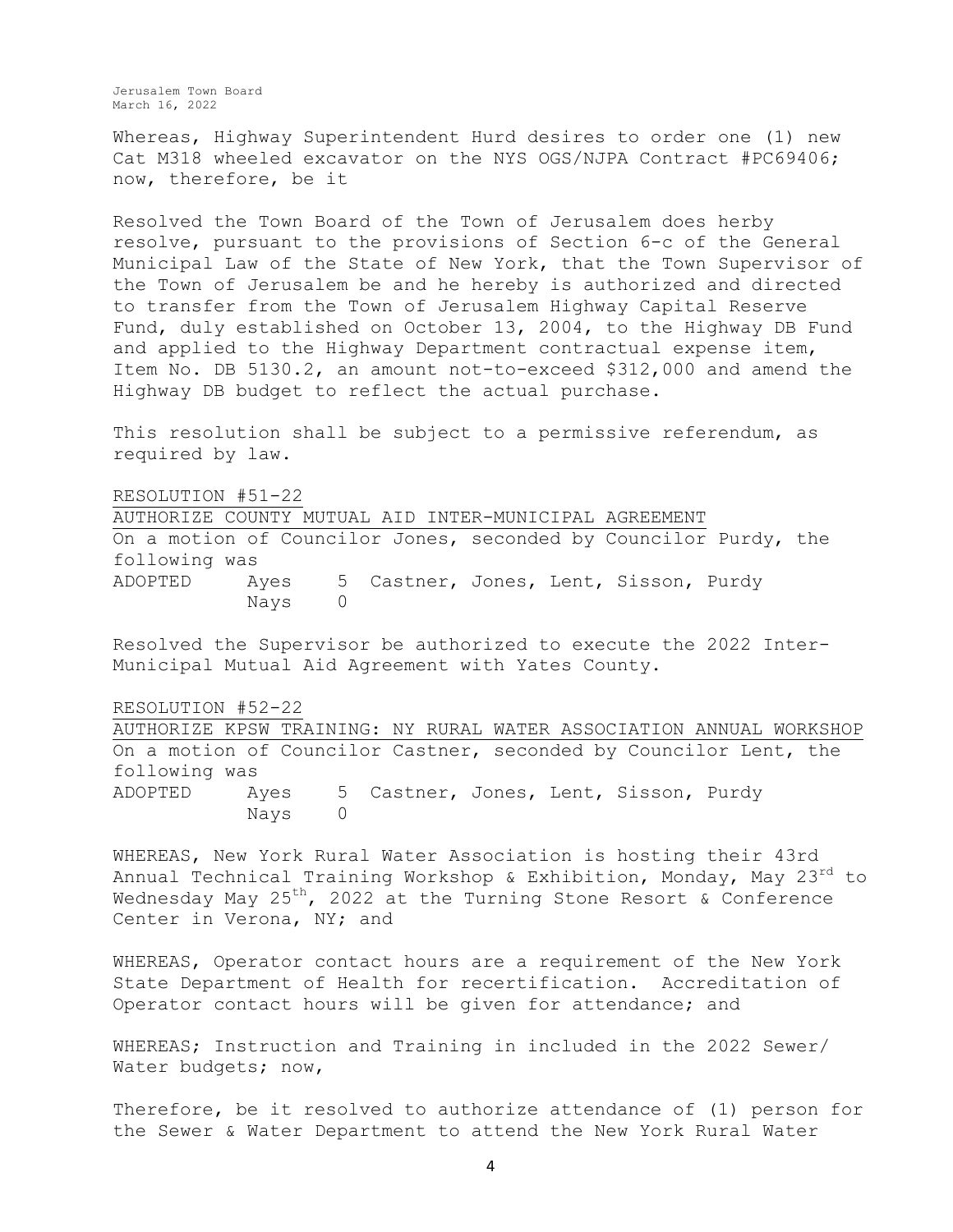Association's 43rd Annual Technical Conference & Exhibition 2022 with costs being split between the 8120 (30%) and 8340 (70%) funds. Full registration cost is \$300.00 plus two nights @ \$159.00 per night lodging (\$318.00) plus two days of meals @ \$55.00 per day (\$110.00) total cost of \$728.00.

RESOLUTION #53-22

AUTHORIZE CEO TRAINING STORMWATER MANAGEMENT AND SEQR On a motion of Councilor Castner, seconded by Councilor Jones, the following was ADOPTED Ayes 5 Castner, Jones, Lent, Sisson, Purdy Nays 0

Whereas the Code Enforcement Officer received the 2022 Stormwater Management Training Series schedule on March  $1<sup>st</sup>$  for training commencing March  $9^{th}$ ; now, therefore, be it

Resolved that the Town Board affirm the approval of the Supervisor authorizing three (3) virtual training sessions for the Code Enforcement Officer to be funded by account 8010.4 as follows: Post Construction Stormwater Management Practices March 9 \$175

SEQRA and the Development Process ... April 6 \$175

Stormwater Filtration and Infiltration Practices April 27 \$175

RESOLUTION #54-22

OPPPOSE COUNTY LEGISLATURE WEIGHTED VOTING AND SUPPORT REARRANGING DISTRICT BOUNDARIES

On a motion of Councilor Purdy, seconded by Councilor Jones, the following was ADOPTED Ayes 5 Castner, Jones, Lent, Sisson, Purdy Nays 0

Whereas, the Yates County Legislature's Ad Hoc Reapportionment/ Redistricting Committee has examined changes in the population of Yates County from 2010 to 2020, and

Whereas, this Ad Hoc Committee issued a report in February 2022 recommending that the County Legislature adopt weighted voting in order to address disparities in County legislative representation resulting from the changes within the population of Yates County from 2010 to 2020, and

Whereas, the Jerusalem Town Council discussed the proposal for weighted voting at its February 16, 2022 Town Council meeting, and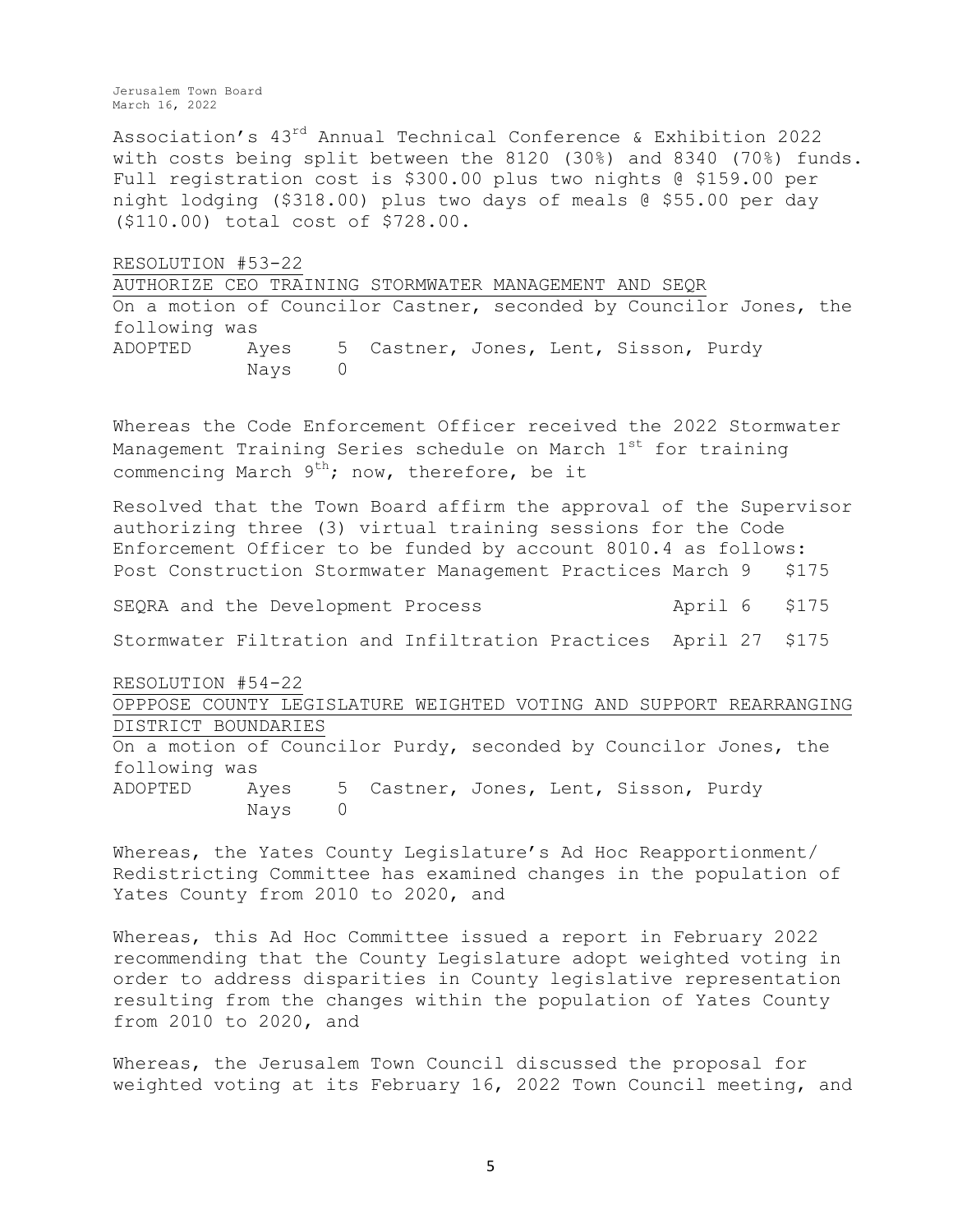Whereas, a majority of the Town Council expressed its opposition to the proposal for weighted voting at this February 16, 2022 meeting; now, therefore, be it

Resolved, that the Jerusalem Town Council hereby confirms its opposition to the proposal of the Ad Hoc Committee for weighted voting, and, be it further

Resolved, that the Jerusalem Town Council supports the alternative of rearranging district boundaries, as mentioned on page 3 of the Ad Hoc Committee's report, in order to achieve parity in legislative districts, and be it further

Resolved, that, upon adoption, a copy of this resolution be given to each County Legislator.

RESOLUTION #55-22

FINGER LAKES WATER WORKS CONFERENCE ANNUAL BUSINESS MEETING On a motion of Councilor Purdy, seconded by Councilor Castner, the following was ADOPTED Ayes 5 Castner, Jones, Lent, Sisson, Purdy Nays 0

Whereas; Finger Lakes Water Works Conference is hosting the 2022 Spring Meeting at King's Catering, 4031 Rtes. 5 & 20, Canandaigua, NY; and

Whereas; the cost for a pre-paid, pre-registered 2022 Conference Member is \$33.00/person and a pre-paid, pre-registered non-member is \$40.00/person; and

Whereas; accreditation of operator contact hours will be given for attendance; and

Whereas operator contact hours are a requirement of the NYS Department of Health for recertification; and

Whereas; instruction, training expenses and membership dues were approved in the 2022 budget; now,

Therefore, be it resolved to authorize attendance for up to (2) person(s) from the Water/Sewer Department at a cost of \$33.00/ person and Supervisor Sisson to attend at a cost of \$40.00/person. This expense to be funded 70% from the 8340.4 and 30% by 8120.4.

CLOSE PUBLIC HEARING – PROPOSED LOCAL LAW B-2022 TAX CAP OVERRIDE With all persons desiring to be heard, Supervisor Sisson closed the hearing at 7:34 P.M.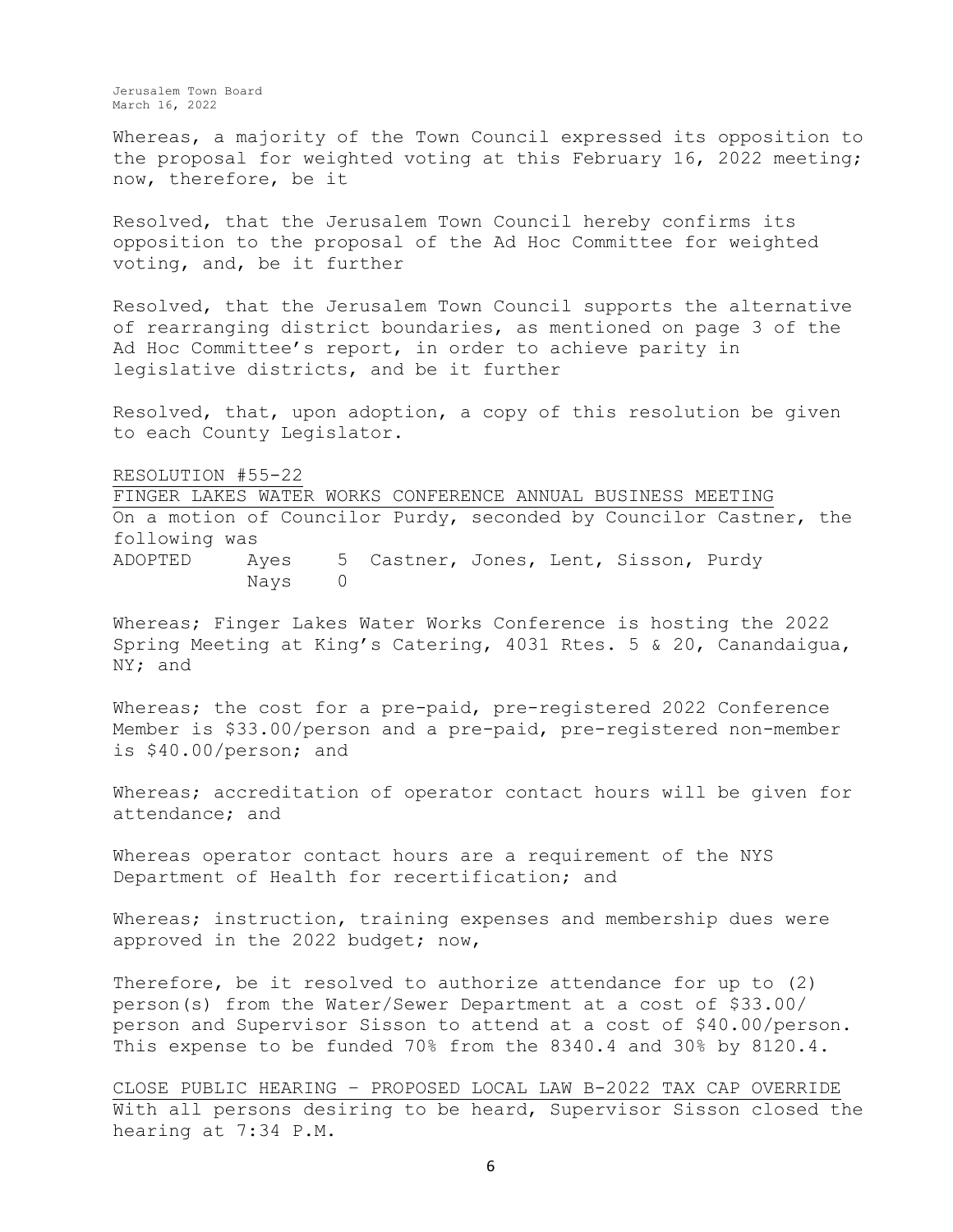The regular meeting was reconvened.

RESOLUTION #56-22 RESOLUTION AUTHORIZING ADOPTION BY THE TOWN BOARD OF THE TOWN OF JERUSALEM OF LOCAL LAW NO. 2 OF 2022 On a motion of Councilor Jones, seconded by Councilor Purdy, the following was ADOPTED BY ROLL CALL VOTE: Councilor Lent Aye Councilor Castner Aye Supervisor Sisson Aye Councilor Jones Aye Councilor Purdy Aye

WHEREAS, a resolution was duly adopted by the Town Board of the Town of Jerusalem for a public hearing to be held by said Town Board on March 16, 2022, at 7:00 p.m. at Jerusalem Town Hall, 3816 Italy Hill Road, Branchport, New York, to hear all interested parties on a proposed Local Law to override the tax levy limit established in General Municipal Law §3-c; and

WHEREAS, notice of said public hearing was duly advertised in the official newspaper of the Town of Jerusalem, on March 2, 2022, and all other notices required by law to be given were properly served, posted or given; and

WHEREAS, said public hearing was duly held on March 16, 2022, at 7:02 p.m. at the Jerusalem Town Hall, 3816 Italy Hill Road, Branchport, New York, and all parties in attendance were permitted an opportunity to speak on behalf of or in opposition to said Proposed Local Law, or any part thereof; and

WHEREAS, the Town Board of the Town of Jerusalem, after due deliberation, finds it in the best interest of the Town of Jerusalem to adopt said Local Law.

NOW, THEREFORE, BE IT RESOLVED, that the Town Board of the Town of Jerusalem hereby adopts said Local Law No. 2 of 2022, entitled, "A local law to override the tax levy limit established in General Municipal Law §3-c", a copy of which is attached hereto and made a part of this resolution, and be it further

RESOLVED, that the Town Clerk be and she hereby is directed to enter said Local Law in the minutes of this meeting and in the Local Law Book of the Town of Jerusalem, and to give due notice of the adoption of said local law to the Secretary of State of New York.

7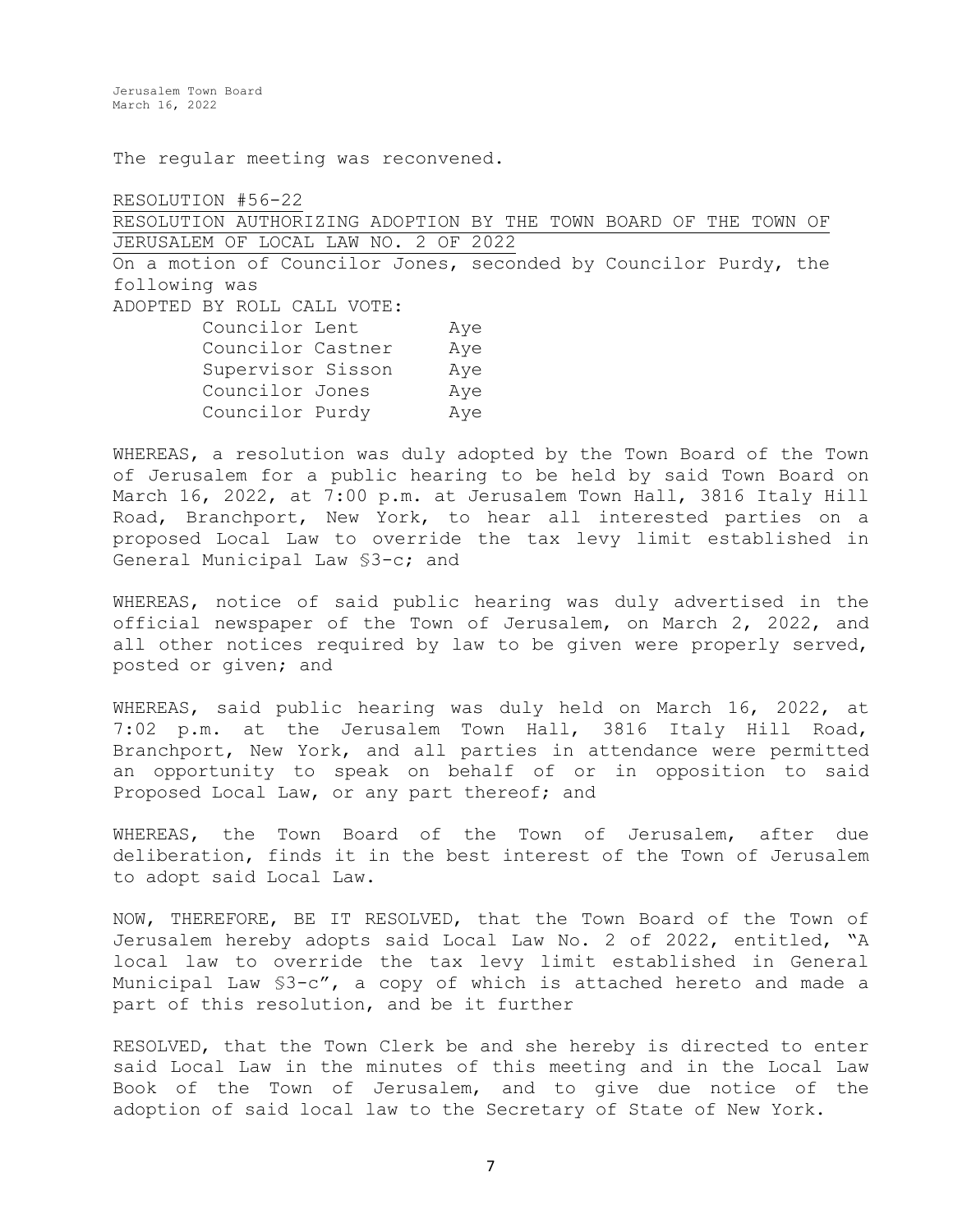> Local Law No. 2 of the Year 2022 A local law to override the tax levy limit established in General Municipal Law §3-c

Be it enacted by the Town Board Town of Jerusalem as follows:

### Section 1: Legislative Intent

It is the intent of this local law to override the limit on the amount of real property taxes that may be levied by the Town of Jerusalem, County of Yates pursuant to General Municipal Law §3-c, and to allow the Town of Jerusalem to adopt a town budget for (a) town purposes (b) fire protection districts and (c) any other special or improvement district governed by the town board for the fiscal year 2023 that requires a real property tax levy in excess of the "tax levy limit" as defined by General Municipal Law §3-c.

### Section 2: Authority

This local law is adopted pursuant to subdivision 5 of General Municipal Law §3-c, which expressly authorizes the town board to override the tax levy limit by the adoption of a local law approved by a vote of sixty percent (60%) of the town board.

Section 3: Tax Levy Limit Override

The Town Board of the Town of Jerusalem, County of Yates, is hereby authorized to adopt a budget for the fiscal year 2023 that requires a real property tax levy in excess of the limit specified in General Municipal Law §3-c.

#### Section 4: Severability

If any clause, sentence, paragraph, section, or part of this local law or the application thereof to any person, firm or corporation, or circumstance, shall be adjudged by any court of competent jurisdiction to be invalid or unconstitutional, such order or judgment shall not affect, impair, or invalidate the remainder thereof, but shall be confined in its operation to the clause, sentence, paragraph, section, or part of this local law or in its application to the person, individual, firm or corporation, or circumstance directly involved in the controversy in which such judgment or order shall be rendered.

Section 5: Effective Date This local law shall take effect immediately upon filing with the Secretary of State.

#### PUBLIC COMMENT

• Supervisor Sisson asked if the County was filing the DR4480 Covid Hazard Mitigation grant program funding application.